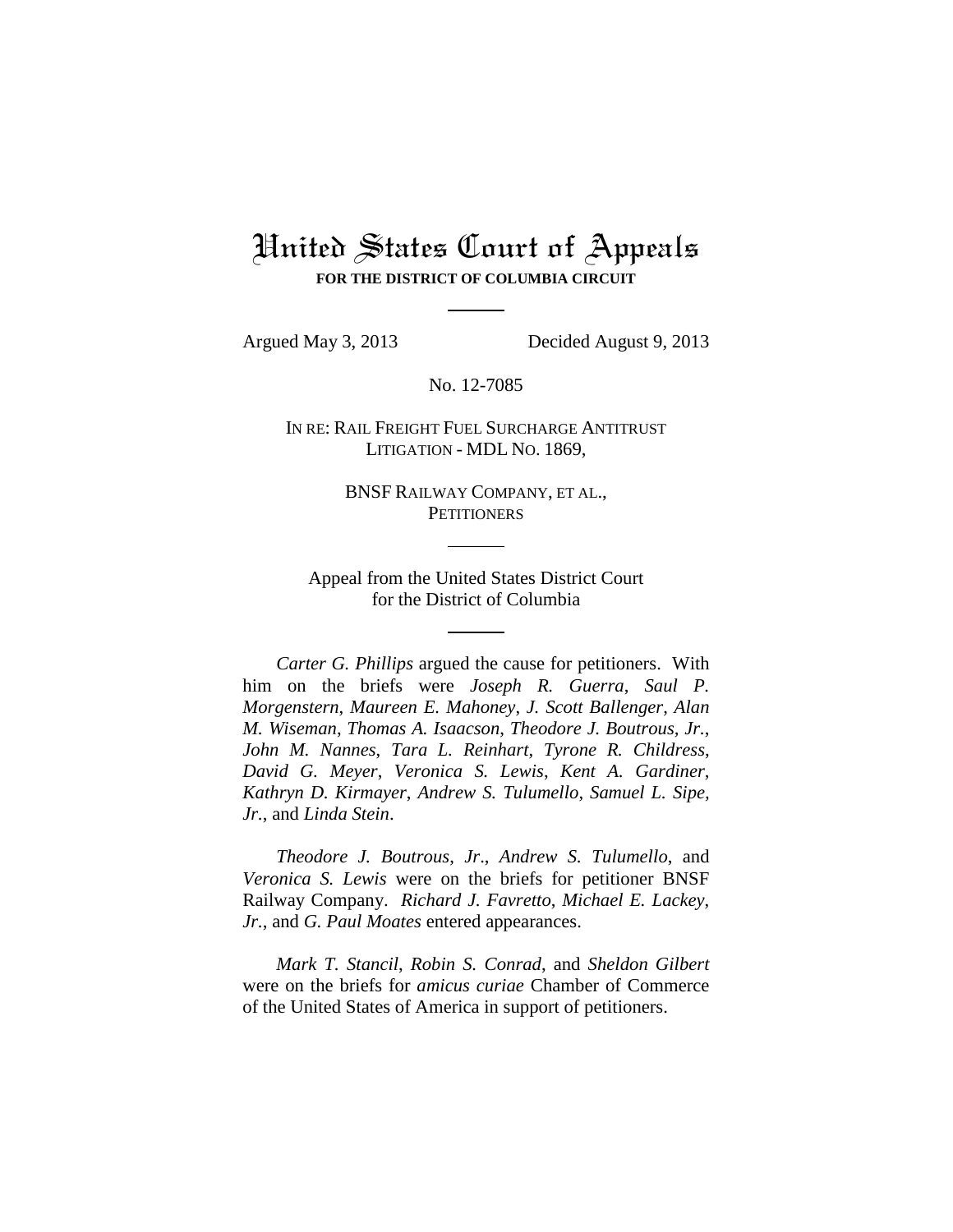*Stephen R. Neuwirth* argued the cause for respondents. With him on the brief were *William B. Adams*, *Michael D. Hausfeld*, and *Michael P. Lehmann*.

Before: GARLAND, *Chief Judge*, BROWN, *Circuit Judge*, and SENTELLE, *Senior Circuit Judge*.

BROWN, *Circuit Judge*: Over the last decade, the four major freight railroads imposed rate-based fuel surcharges on shipments over their tracks. Although the practice had existed for some time, it proliferated and intensified early last decade. Suspecting foul play, a group of shippers who paid these surcharges brought an antitrust suit accusing the freight railroads of engaging in a price-fixing conspiracy. They also sought and obtained certification of a class including all similarly situated shippers who paid these surcharges during the relevant period. The freight railroads now seek, via interlocutory appeal, to undo class certification, the crux of their argument being that separate trials are needed to distinguish the shippers the alleged conspiracy injured from those it did not. Satisfied that this case is among the rare instances in which interlocutory review of a certification decision is warranted, we exercise our discretion to hear this appeal.

I

## A

Four companies account for nearly 90% of rail freight traffic: BNSF Railway Co. (BNSF); CSX Transportation, Inc. (CSX); Norfolk Southern Railway Co. (NS); and Union Pacific Railroad Co. (UP). *See In re Rail Freight Fuel Surcharge Antitrust Litig.* (*Fuel Surcharge I*), 587 F. Supp. 2d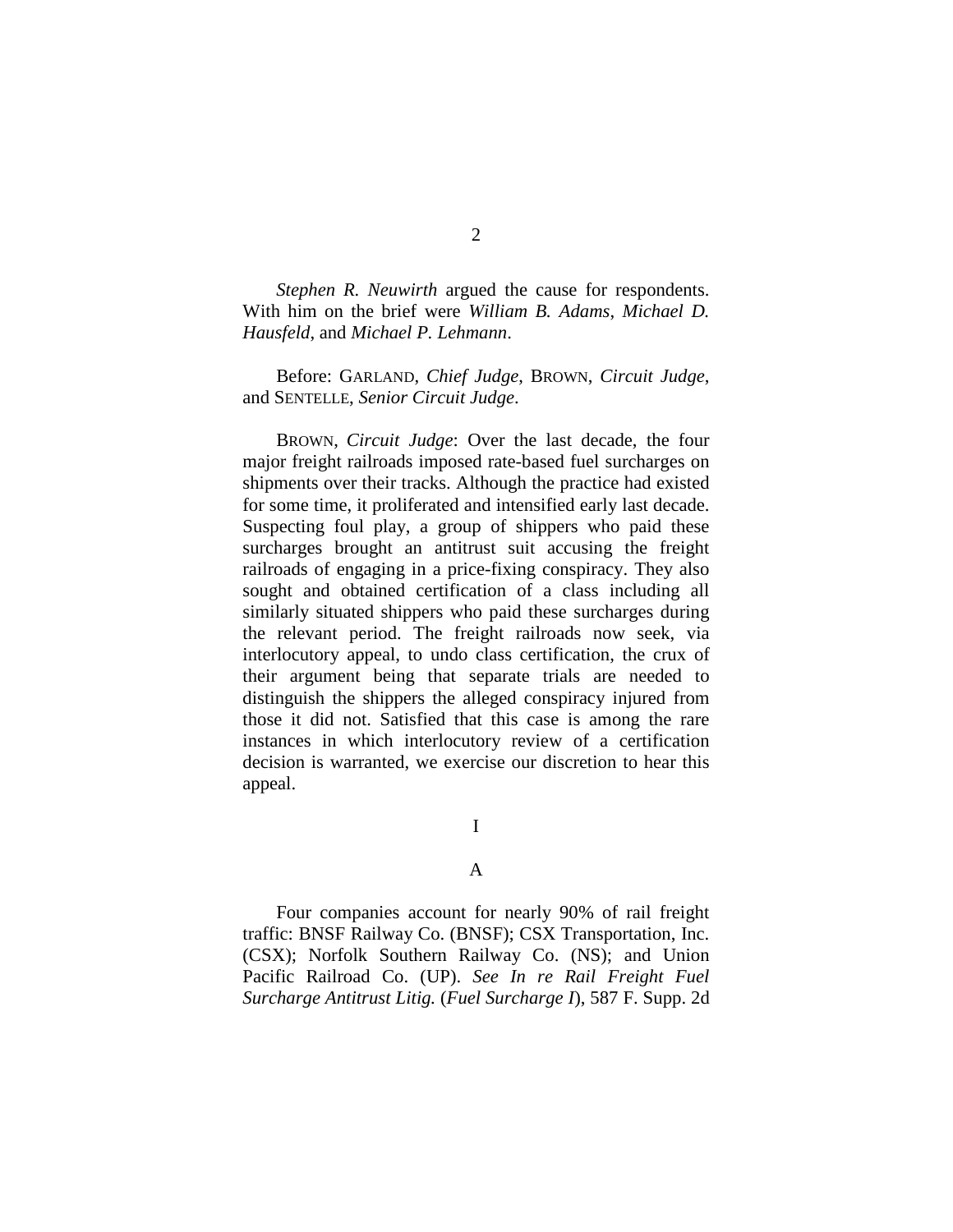27, 29 (D.D.C. 2008). In some regions, the railroads' networks overlap. In others, tracks may belong almost exclusively to a single railroad. A sizable percentage of shipping traffic over the four railroads' tracks is "interline," *i.e.*, serviced by multiple railroads,<sup>1</sup> and some is "intermodal" traffic, which involves transferring freight from trains to other forms of transportation like trucks or ships.

To offset fuel costs, freight railroads often include fuel surcharges on top of the base rates they charge their customers. These fuel surcharges have traditionally taken two forms. Mileage-based fuel surcharges raise total rates in proportion to shipping distances. Rate-based fuel surcharges, by contrast, depend on a prearranged "strike" or "trigger" price. When fuel prices are below the trigger price, no fuel surcharge supplements the base rate. But once fuel prices exceed the trigger price, a surcharge is imposed as a function of the base rate. Together, the fuel surcharge and base rate constitute the total rate paid (sometimes called the "all-in" rate).

Rate-based fuel surcharges were not unheard of at the start of the new millennium, but neither were they the norm.

 $1$  Facilitating interline traffic requires coordination among competing freight railroads over logistics and shipping rates, so federal law dictates that illicit conduct "may not be inferred from evidence that two or more rail carriers acted together with respect to an interline rate or related matter and that a party to such action took similar action with respect to a rate or related matter on another route or traffic." 49 U.S.C. § 10706(a)(3)(B)(ii). To prevent any resulting anticompetitive behavior, interline agreements between railroads are subject to federal oversight. *See id.* § 10706. While invocation of this statutory safe harbor is part of the defendants' overall litigation strategy, it is not an issue before us on appeal.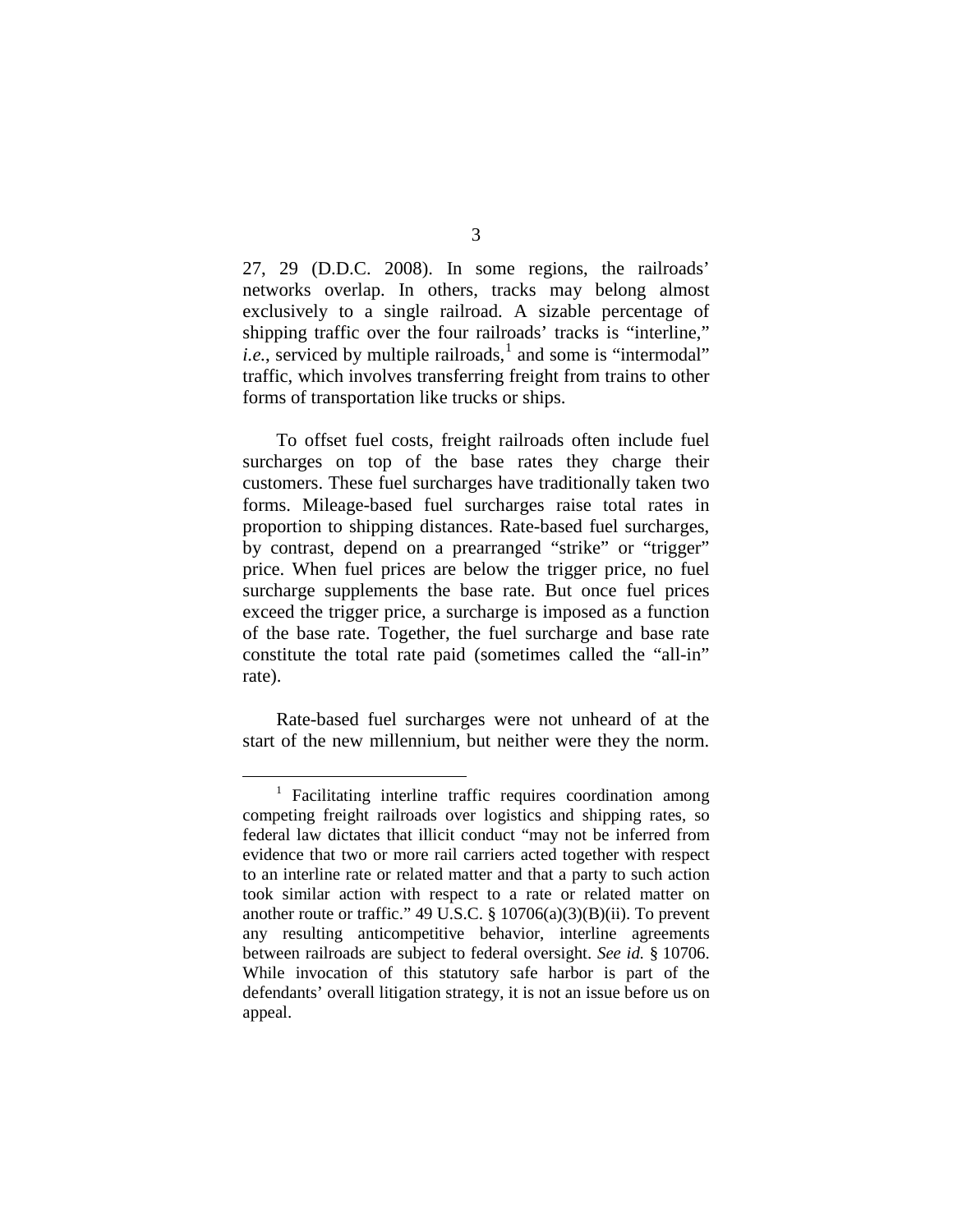That all changed by the mid-2000s, when fuel surcharge provisions became ubiquitous, governing the vast majority of the defendants' shipments. At the same time, the defendants sharpened the surcharges' sting, with all four dropping their trigger prices between March 2003 and March 2004. Not all shippers were affected, though. Some had entered into socalled legacy contracts with the defendants before this period, thereby guaranteeing they would be subject to fuel surcharge formulae that predated the later changes.

B

The heyday of the rate-based fuel surcharge did not last. Eventually, the Surface Transportation Board (STB) put an end to the practice with respect to common carrier traffic within its regulatory authority. *See Rail Fuel Surcharges*, Ex Parte No. 661, 2007 WL 201205 (S.T.B. Jan. 25, 2007). The STB was especially troubled by the disconnect between the purported rationale for the fuel surcharges—fuel cost recovery—and the formula's dependence on base rates, which need not reflect the marginal fuel costs of a particular shipment. *See id.* at \*4. The decision did not, however, directly implicate those shippers whose traffic was governed by bilateral contract. *See id.* at \*10.

A flurry of antitrust class actions against the four major freight railroads ensued, all of which were ultimately consolidated before the district court. *See Fuel Surcharge I*, 587 F. Supp. 2d at 29. While several sets of plaintiffs were part of the consolidated proceedings, this case deals with those eight plaintiffs<sup>2</sup> who brought against the defendants a

 $2$  The plaintiffs comprise Dust Pro, Inc.; Olin Corporation; Dakota Granite Company; Nyrstar Taylor Chemicals, Inc.; U.S.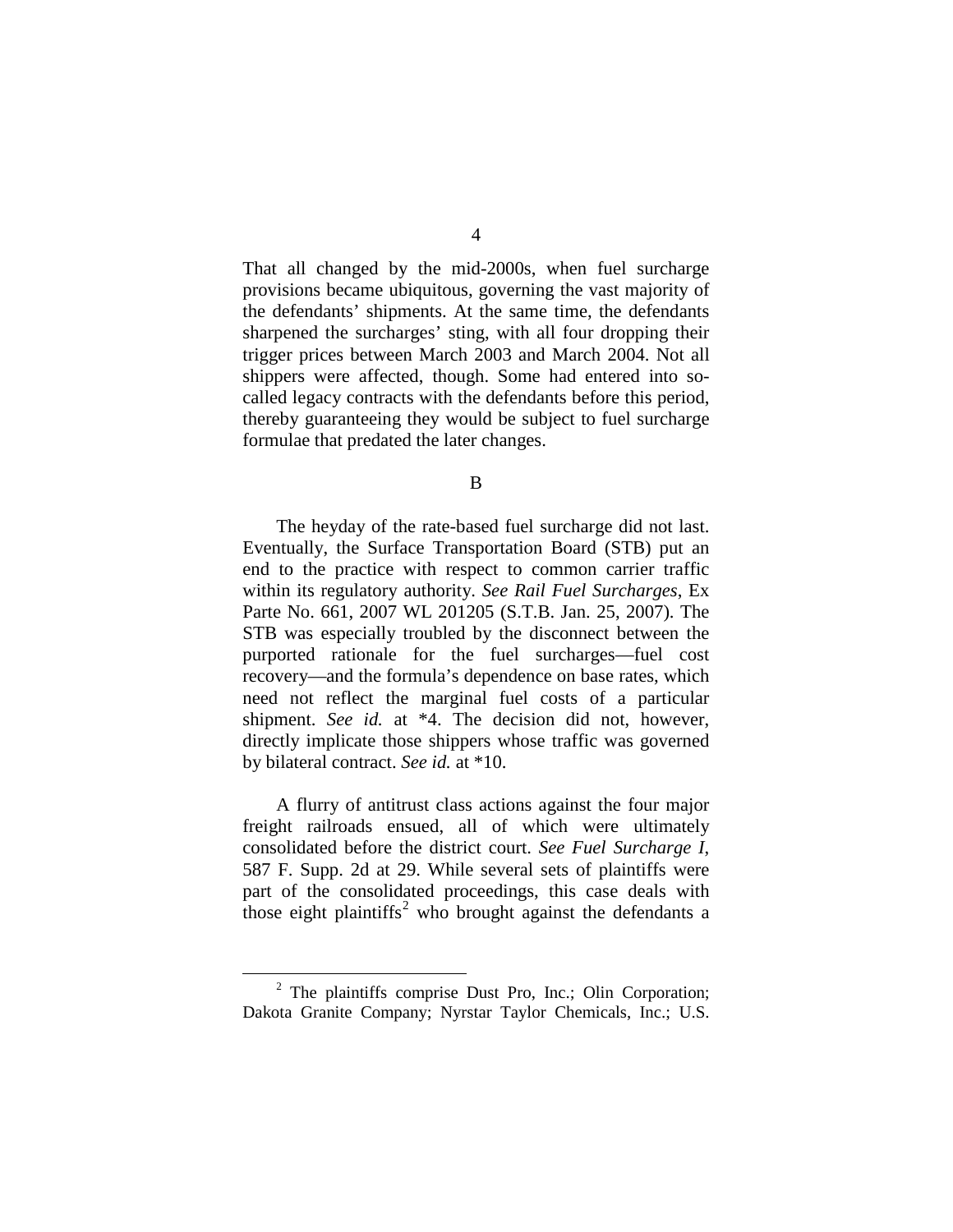claim of price fixing under § 1 of the Sherman Act, 15 U.S.C. § 1. Following discovery, these plaintiffs sought certification of a class of shippers who paid the purportedly inflated fuel surcharges. *See In re Rail Freight Fuel Surcharge Antitrust Litig.* (*Fuel Surcharge II*), 287 F.R.D. 1, 12 (D.D.C. 2012). 3

As in any other case, obtaining certification required the plaintiffs to meet the two burdens prescribed in Federal Rule of Civil Procedure 23. First, the proposed class must satisfy all four "prerequisites" to certification: numerosity, commonality, typicality, and adequate representation.<sup>4</sup> *Id.* at

<sup>3</sup> The plaintiffs proposed the following class:

All entities or persons that at any time from July 1, 2003 until December 31, 2008 (the "Class Period") purchased rate-unregulated rail freight transportation services directly from one or more of the Defendants, as to which Defendants assessed a stand-alone rail freight fuel surcharge applied as a percentage of the base rate for the freight transport (or where some or all of the fuel surcharge was included in the base rate through a method referred to as "rebasing") ("Fuel Surcharge").

*Fuel Surcharge II*, 287 F.R.D. at 12.

 $\overline{a}$ 

<sup>4</sup> Stated in full, these prerequisites require that

(1) the class is so numerous that joinder of all members is impracticable;

(2) there are questions of law or fact common to the class;

Magnesium LLC; Carter Distributing Company; Strates Shows, Inc.; and Donnelly Commodities Incorporated.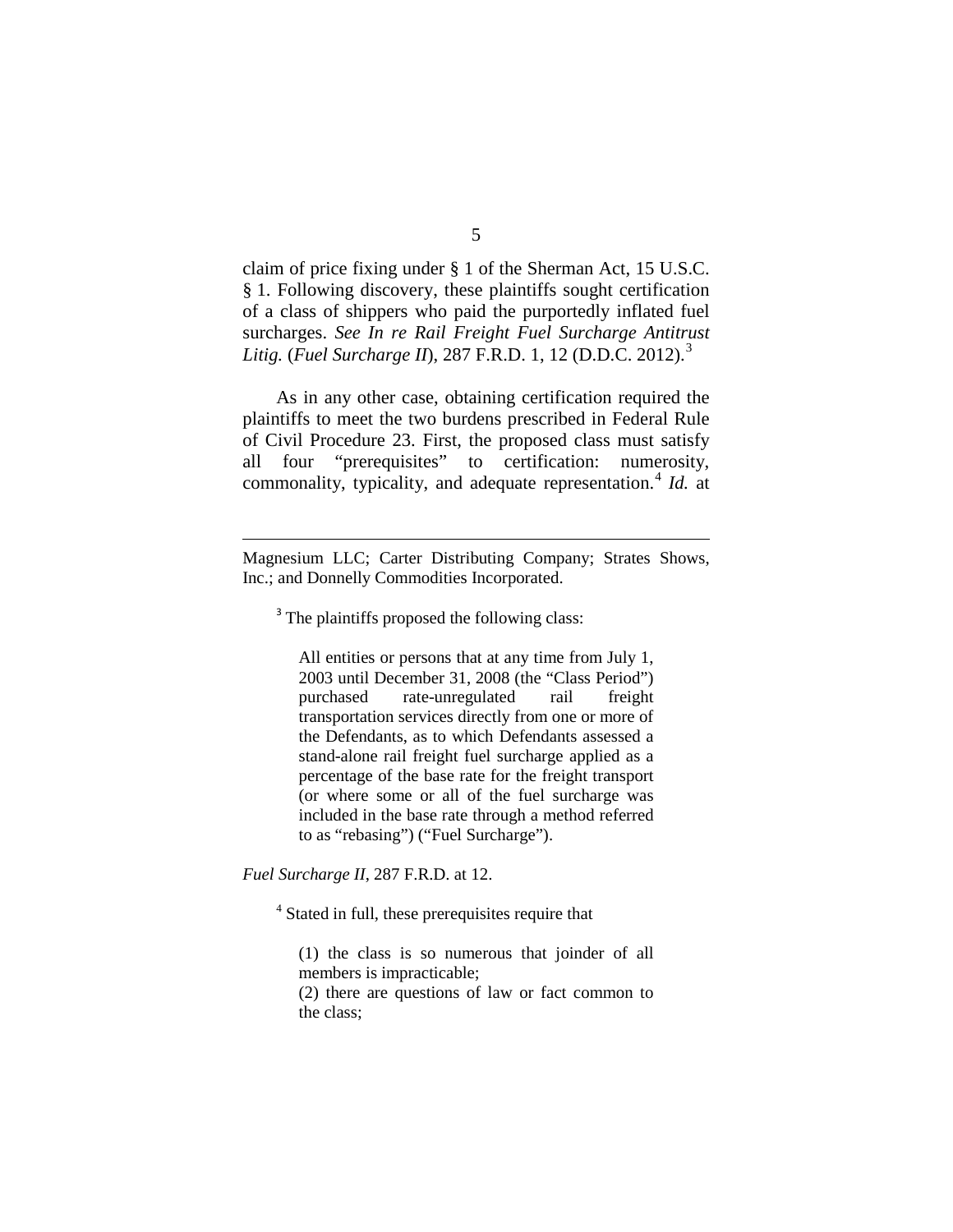20. Second, the proposed class must fit one of three categories defined by Rule 23(b)—in this case, the plaintiffs had to show that the litigation presents "questions of law or fact common to class members [that] predominate over any questions affecting only individual members," and that "a class action is superior to other available methods for fairly and efficiently adjudicating the controversy." FED. R. CIV. P. 23(b)(3); *see Fuel Surcharge II*, 287 F.R.D. at 20. This latter criterion is known as the predominance requirement. *Amgen, Inc. v. Conn. Ret. Plans & Trust Funds*, 133 S. Ct. 1184, 1191 (2013).

Class certification is far from automatic. As recognized by the district court, "Rule 23 does not set forth a mere pleading standard. A party seeking class certification must affirmatively demonstrate his compliance with the Rule—that is, he must be prepared to prove that there are *in fact* sufficiently numerous parties, common questions of law or fact, etc." *Wal-Mart Stores, Inc. v. Dukes*, 131 S. Ct. 2541, 2552 (2011); *see Fuel Surcharge II*, 287 F.R.D. at 22. Oftentimes, this inquiry resembles an appraisal of the merits, for "it may be necessary for the court to probe behind the pleadings before coming to rest on the certification question." *Gen. Tel. Co. of Sw. v. Falcon*, 457 U.S. 147, 160 (1982). Such was the case here. While the defendants opposed class certification on a number of grounds, much of the debate centered on the predominance requirement and whether the plaintiffs could show, through common evidence, injury in

FED. R. CIV. P. 23(a).

 $\overline{a}$ 

<sup>(3)</sup> the claims or defenses of the representative parties are typical of the claims or defenses of the class; and

<sup>(4)</sup> the representative parties will fairly and adequately protect the interests of the class.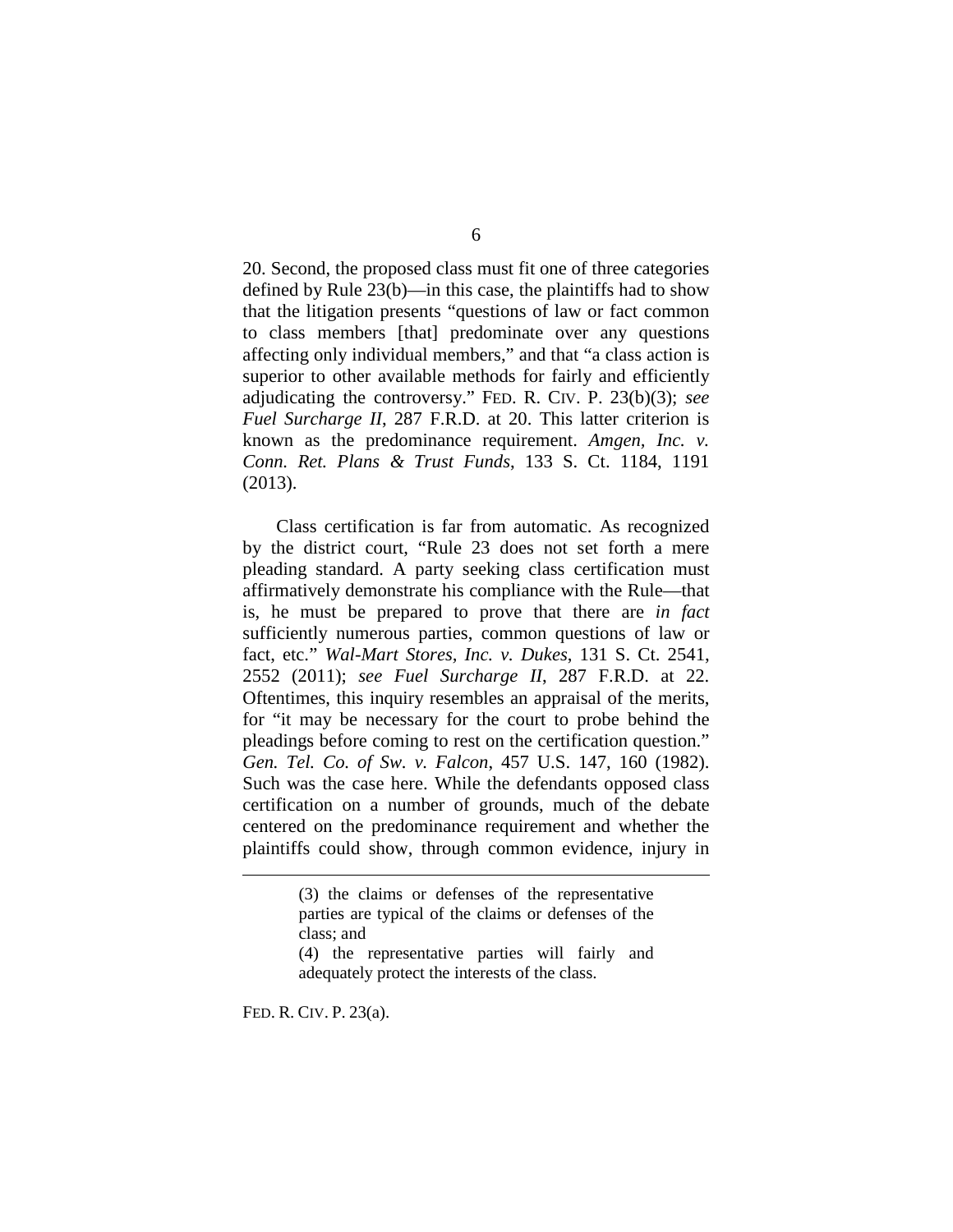$fact<sup>5</sup>$  to all class members from the alleged price-fixing scheme, setting up another classic battle of the experts. *See Fuel Surcharge II*, 287 F.R.D. at 43–71. In the plaintiffs' corner was Dr. Gordon Rausser, the Robert Gordon Sproul Distinguished Professor at the University of California at Berkeley. *See id.* at 17. Facing off against him was Dr. Robert Willig, Professor of Economics and Public Affairs at Princeton University. *See id.* at 18.

The plaintiffs' case for certification hinged on two regression models prepared by Rausser. The first of these, the "common factor model," attempted to isolate the common determinants of the prices shippers paid to the defendants. Rausser also constructed a "damages model," which sought to quantify, in percentage terms, the overcharge due to conspiratorial conduct at various intervals over the Class Period. Purportedly, the two models operate in conjunction to "set forth a persuasive inference of causation: certain common factors predominate in the determination of freight rates; controlling for those common factors, analysis of defendants' transaction data reveals that there was a structural break in the relationship between freight rates and fuel prices around 2003," the start of the Class Period. *See id.* at 69. Willig, for his part, contested various aspects of Rausser's methodology and conclusions. But for naught. The district court accepted Rausser's models as "plausible" and "workable," rejected the

 $5$  As the Supreme Court has noted, a successful antitrust plaintiff must prove more than just the fact that collusive behavior occurred: "The antitrust injury requirement cannot be met by broad allegations of harm to the 'market' as an abstract entity. Although all antitrust violations, under both the *per se* rule and rule-of-reason analysis, 'distort' the market, not every loss stemming from a violation counts as antitrust injury." *See Atl. Richfield Co. v. USA Petroleum Co.*, 495 U.S. 328, 339 n.8 (1990).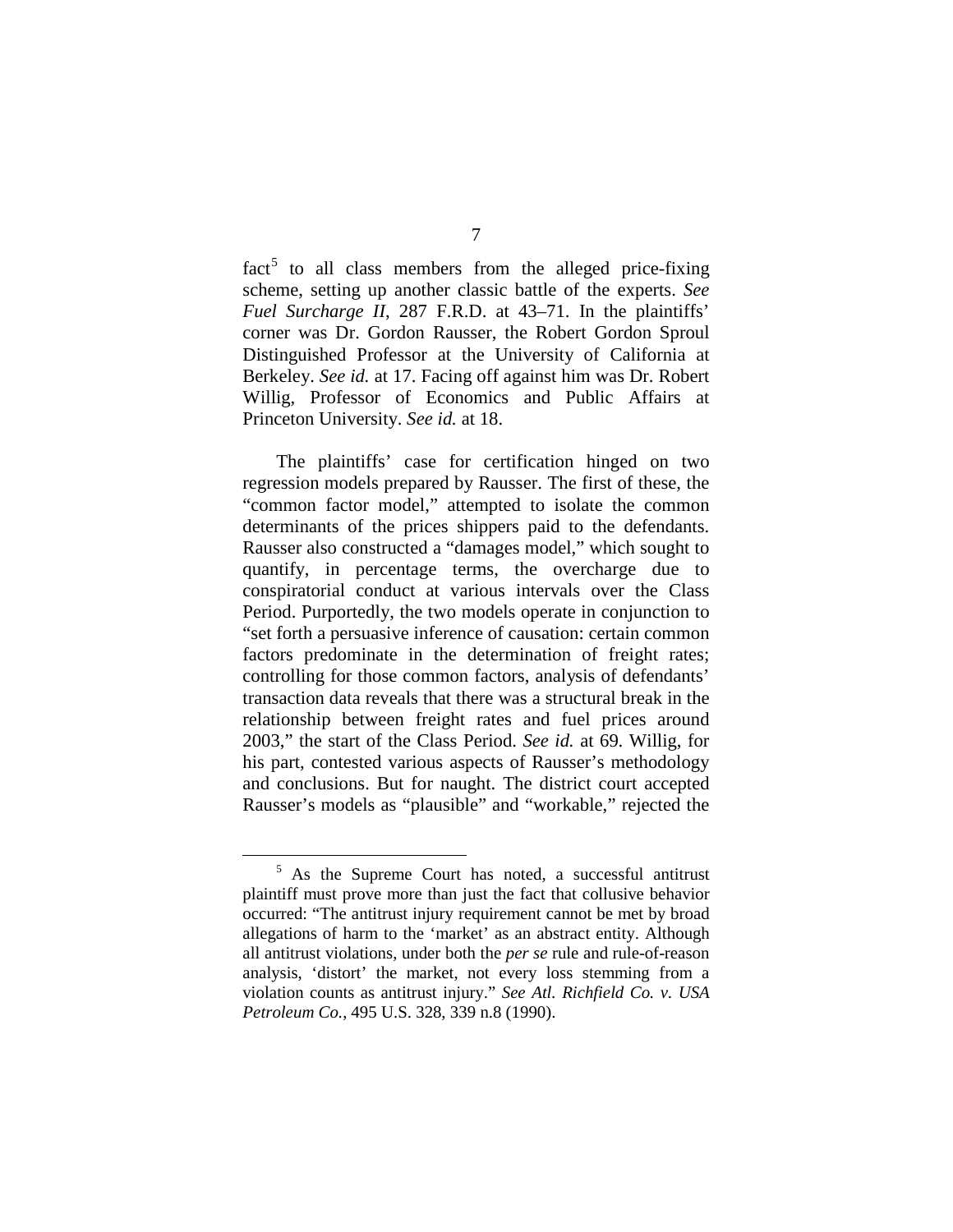defendants' critiques, and granted class certification. *Id.* at 67. This appeal followed.

II

Before addressing the merits, we pause to consider a thorny threshold question. Should we be exercising our appellate jurisdiction over this case in the first place? Class certification is, after all, not a final decision of the sort we typically review on appeal from the district court. *See* 28 U.S.C. § 1291. Certain interlocutory decisions do qualify for immediate appellate review. *See id.* § 1292. But in the case of class certification, that review is discretionary, not automatic. *See* FED. R. CIV. P. 23(f) & advisory committee's note; *see also* 28 U.S.C. § 1292(e) (creating jurisdiction over interlocutory appeals in those circumstances in which the Supreme Court has prescribed rules providing for such review).

Discretionary does not mean arbitrary. Choosing whether to exercise jurisdiction over an interlocutory appeal from a certification decision turns on more than what we had for breakfast. According to our case law, three situations warrant immediate review. The first of these arises when the decision to certify is "questionable" and is accompanied by a "deathknell"—*i.e.*, it places "substantial pressure on the defendant to settle independent of the merits of the plaintiffs' claims." *In re Lorazepam & Clorazepate Antitrust Litig.*, 289 F.3d 98, 102, 105 (D.C. Cir. 2002). The second situation occurs when the certification decision "presents an unsettled and fundamental issue of law relating to class actions, important both to the specific litigation and generally, that is likely to evade end-of-the-case review." *Id.* at 105. Thirdly and finally, we will grant interlocutory review of a certification decision that is "manifestly erroneous." *Id.* Absent "special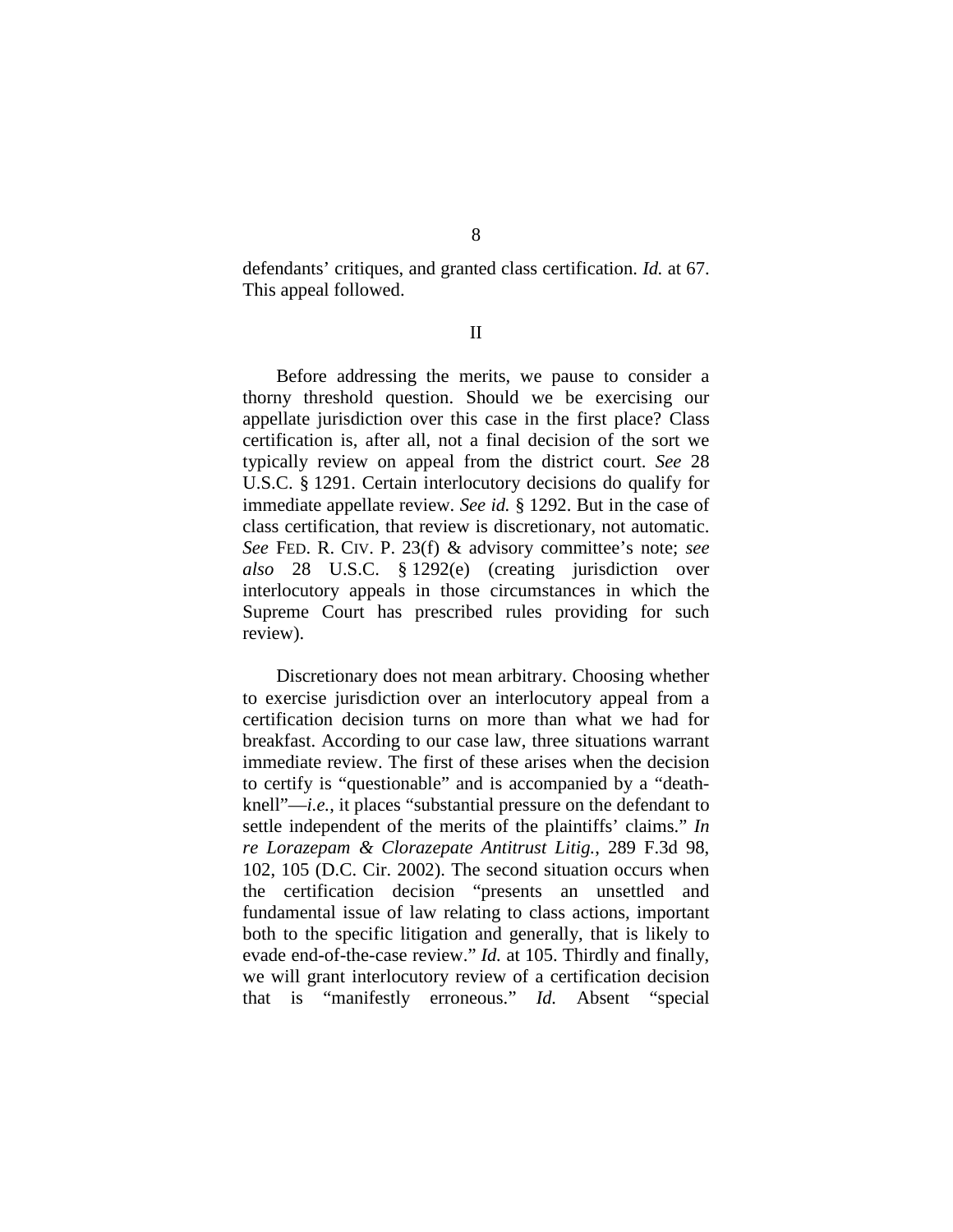circumstances," these three categories constitute the sole bases for interlocutory review. *Id.* at 106.

The categories are mutually reinforcing, not exclusive. A certification decision may warrant immediate review under multiple theories. *See, e.g.*, *Szabo v. Bridgeport Machs., Inc.*, 249 F.3d 672, 675 (7th Cir. 2001). And, where a single ground for interlocutory appeal might otherwise be shaky, the confluence of multiple rationales may fortify our decision the sort of "special circumstances" contemplated by our case law. *Cf. In re Veneman*, 309 F.3d 789, 795 (D.C. Cir. 2002) (holding out the possibility that a fundamental issue of first impression *unlikely* to evade end-of-case review may nevertheless qualify for interlocutory review as a special circumstance). We have such a hybrid rationale here. Even if the amount involved does not sound a death knell for the defendants, it is still astronomical. Recent decisions of the Supreme Court have unsettled the law relating to class actions, and the latest pronouncement on the role of expert evidence was unavailable to the district court at the time of its decision. Collectively, these factors—the death knell, the questionability of class certification, and new developments in the jurisprudence—convince us that this is a case fit for immediate review.

A

We start with the death knell question. While the case law is neither precise nor particularly informative, a few lessons may still be gleaned. We know, for instance, that defendants invoking the death-knell rationale must go beyond "mere assertions." *In re Lorazepam*, 289 F.3d at 108. It is not enough to claim irresistible pressure to settle and call it a day. Nor do we deal in absolutes: "what might be 'ruinous' to a company of modest size might be merely unpleasant to a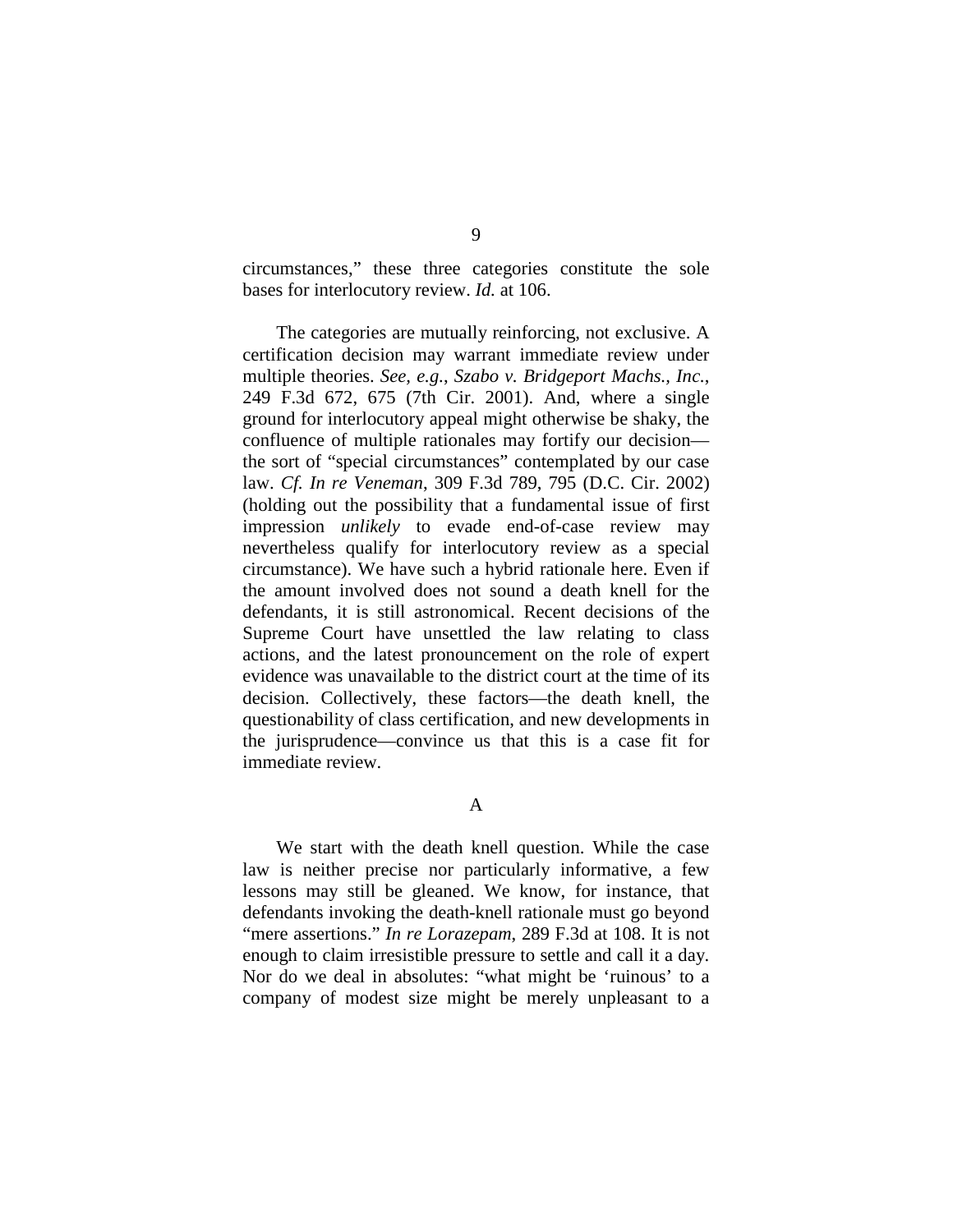behemoth." *Waste Mgmt. Holdings, Inc. v. Mowbray*, 208 F.3d 288, 294 (1st Cir. 2000). Above all, death-knell cases are uncommon, for courts have discouraged them except in those rare instances in which "the grant of class status raises the cost and stakes of the litigation so substantially that a rational defendant would feel irresistible pressure to settle." *Prado-Steiman ex rel. Prado v. Bush*, 221 F.3d 1266, 1274 (11th Cir. 2000).

Under normal circumstances, we would take this opportunity to inject some clarity and detail the elements that sound a death knell. Unfortunately, many of the financial particulars are under seal. We will note, however, that the plaintiffs demand a vast sum in damages, which, because this is an antitrust case, are subject to trebling. *See* Clayton Act § 4, 15 U.S.C. § 15(a). The sheer magnitude is eye-catching, but even more important is the context. Despite the defendants' size and market position, liability of this magnitude could threaten their financial stability. According to the defendants' uncontested representations, at least some would risk a damages award that "would wipe out a substantial portion of their market capitalization." Pet'rs' Br. 23.

The plaintiffs are skeptical, citing the defendants' own financial disclosures. NS, for example, has stated in a filing with the Securities and Exchange Commission, "We do not believe that the outcome of these proceedings will have a material effect on our financial position, results of operations, or liquidity." NS, Quarterly Report (Form 10-Q), at 13 (filed Apr. 24, 2013). But this rosy prognostication is not a function of NS's limitless resources; in the sentence just before, NS also revealed, "We believe the allegations in the complaints are without merit and intend to vigorously defend the cases." *Id.*; *see also* UP, Quarterly Report (Form 10-Q), at 33 (filed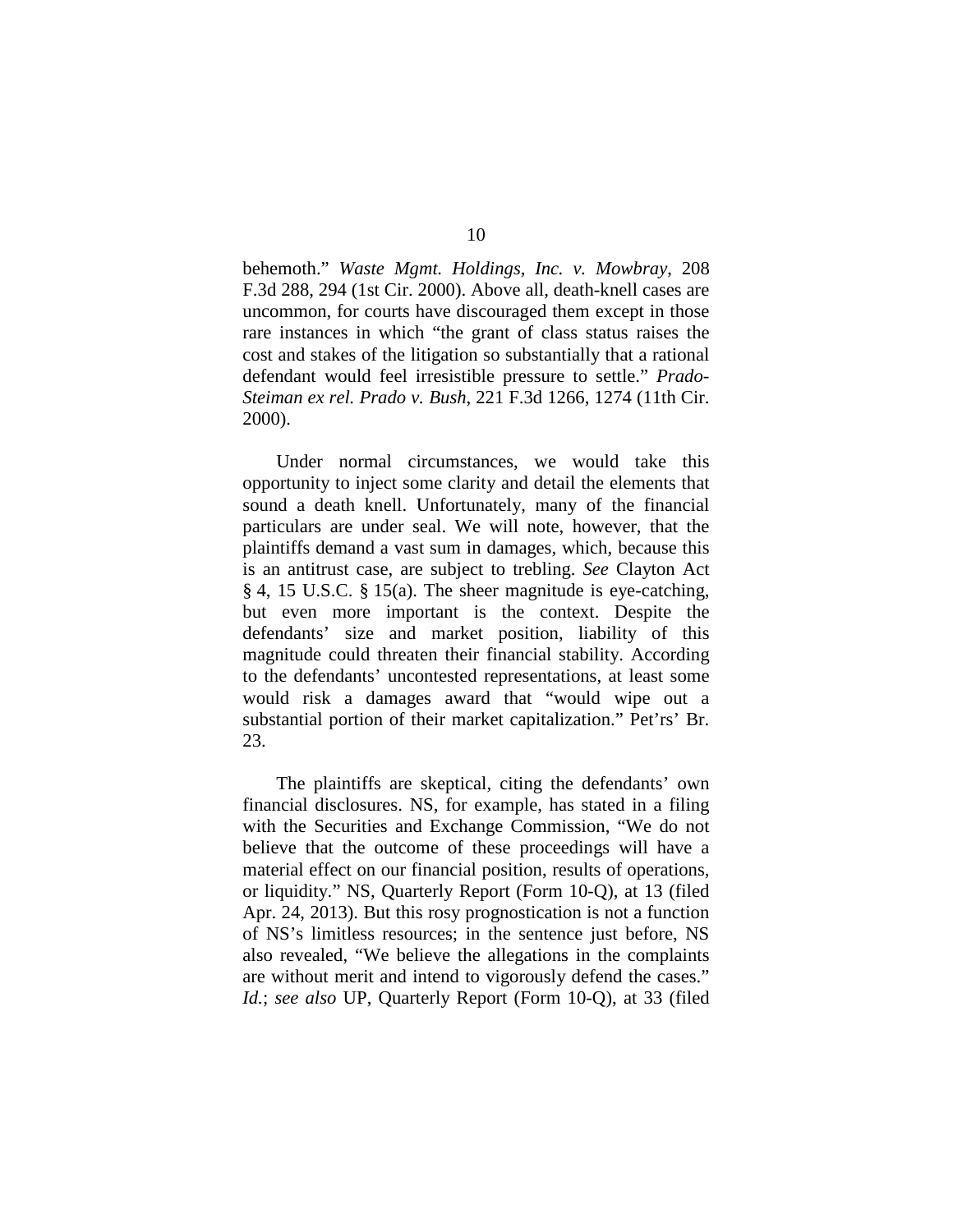Apr. 18, 2013) ("We believe that these lawsuits are without merit, and we will vigorously defend our actions. Therefore, we currently believe that these matters will not have a material adverse effect on any of our results of operations, financial condition, and liquidity."). Implicit in these representations is the defendants' hope they will prevail on appeal from the district court's certification decision. Of course, the defendants' *belief* in the availability of interlocutory review in this case does not make it so. But for that matter, the plaintiffs' logic similarly depends on an appeal to the defendants' faith in their own solvency. Public filings may offer useful guidance to the death-knell inquiry when they actually discuss a company's ability to satisfy a judgment, but not when they merely speculate on a defendant's prospects for success on the merits. In this case, it is the arithmetic that matters.

Naturally, the plaintiffs quibble with the numbers too. In particular, they cite the defendants' \$110 billion in revenues collected from the class members during the class period, which they claim is obvious proof the defendants can afford to provide class members the restitution they seek. The plaintiffs misapprehend the standard. The death knell marks not the defendant's demise, but the *litigation's*. The plaintiffs' case may not threaten the very existence of the defendants' companies, but potential extinction is not invariably a prerequisite. A party need not risk utter destitution to qualify for immediate review; it is enough that certification "generate[s] unwarranted pressure to settle nonmeritorious or marginal claims." *Newton v. Merrill Lynch, Pierce, Fenner & Smith, Inc.*, 259 F.3d 154, 168 (3d Cir. 2001). Our inquiry does not require the defendants be fighting for their very existence.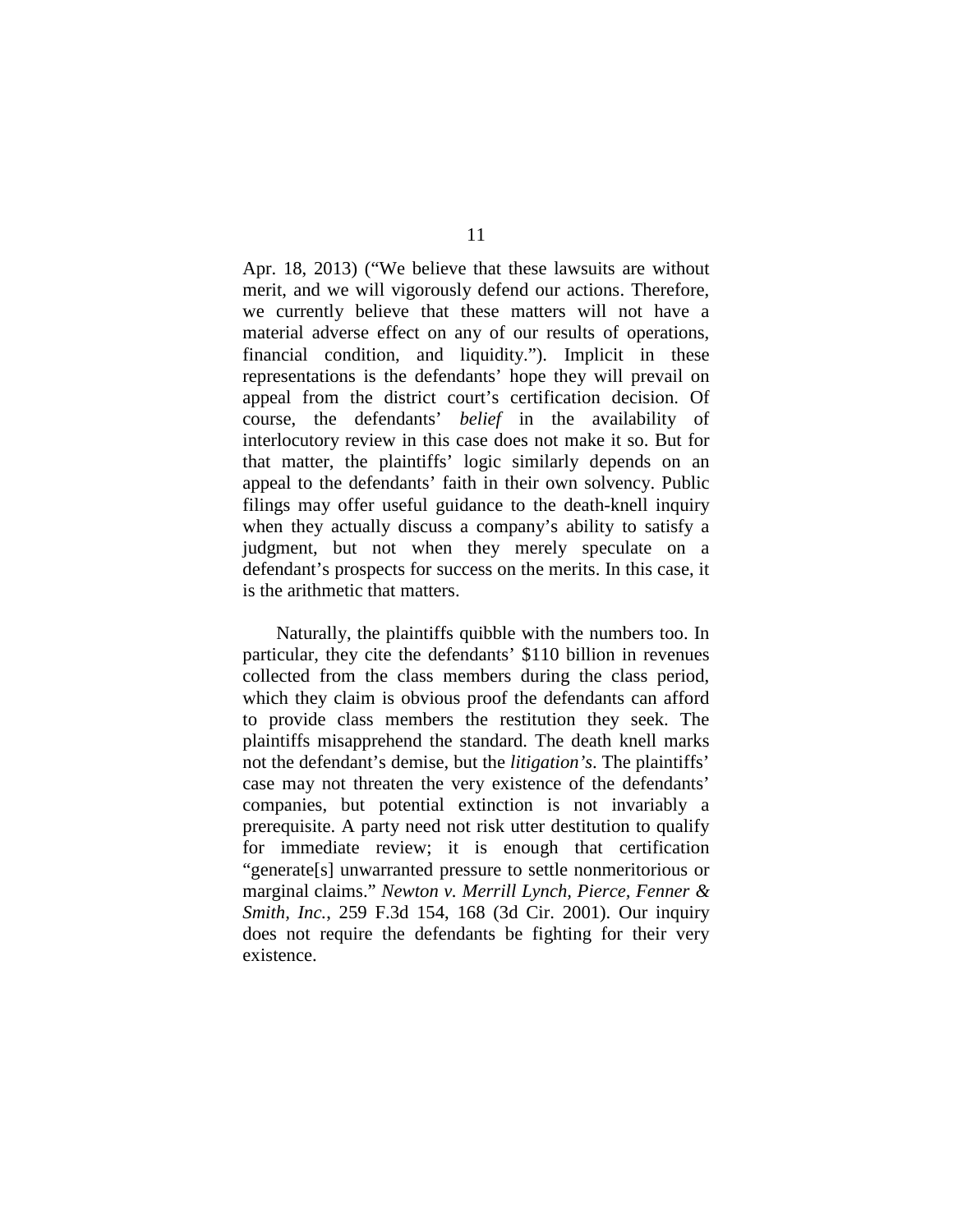That said, specific facts relating the defendants' wealth and liquidity to the magnitude of the damages they face and the litigation choices they would be forced to make are sparse. The defendants have generally let the sheer size of the demanded damages award speak for itself. But although the defendants could have done a better job establishing the existence of a death knell, they have adduced just enough facts to satisfy the standard in this case. The threat to NS's market capitalization is considerable, and according to the defendants, certification exposes them to potential liability so massive it would exceed their cumulative adjusted net income for all of 2003–2011. Tellingly, the plaintiffs dispute none of these facts.

Even when the numbers are dispositive, though, a death knell alone does not warrant interlocutory review. Not only must certification push litigants inexorably toward settlement, but the certification decision must itself be "questionable."

B

Meeting the predominance requirement demands more than common evidence the defendants colluded to raise fuel surcharge rates. The plaintiffs must also show that they can prove, through common evidence, that all class members were in fact injured by the alleged conspiracy. *See Amchen Prods., Inc. v. Windsor*, 521 U.S. 591, 623–24 (1997). Otherwise, individual trials are necessary to establish whether a particular shipper suffered harm from the price-fixing scheme. That is not to say the plaintiffs must be prepared at the certification stage to demonstrate through common evidence the precise amount of damages incurred by each class member. *Messner v. Northshore Univ. HealthSystem*, 669 F.3d 802, 815–16 (7th Cir. 2012); *see Wal-Mart*, 131 S. Ct. at 2558. But we do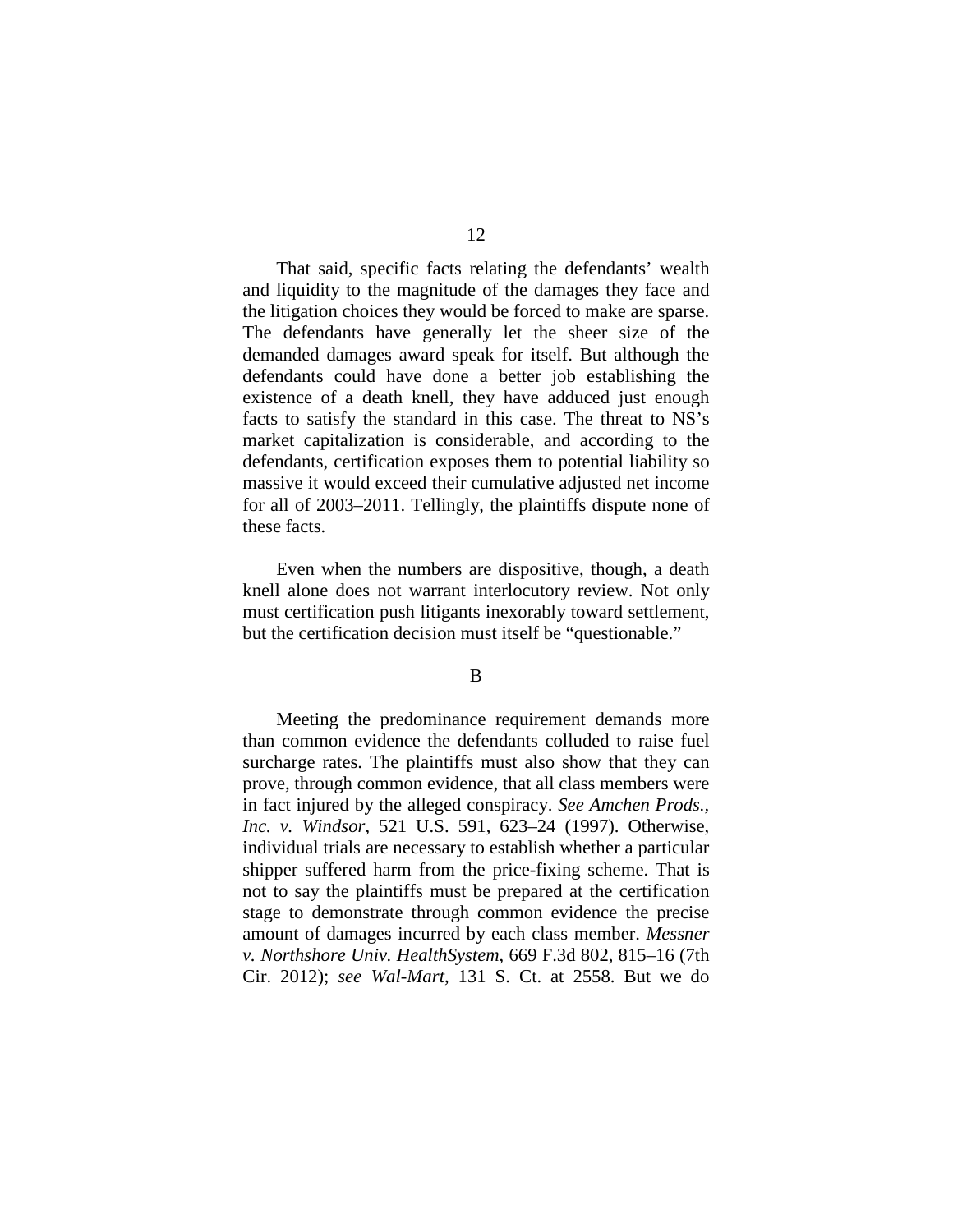expect the common evidence to show all class members suffered *some* injury.

With this in mind, we proceed to the defendants' claim the certification decision is "questionable." Of the medley of attacks on the plaintiffs' ability to satisfy the predominance requirement, we focus on one: according to the defendants, Rausser's damages model is defective. The model purports to quantify the injury in fact to all class members attributable to the defendants' collusive conduct. But the same methodology also detects injury where none could exist. When applied to shippers who were subject to legacy contracts—*i.e.*, those shippers who, during the Class Period, were bound by rates negotiated before any conspiratorial behavior was alleged to have occurred—the damages model yields similar results. If accurate, this critique would shred the plaintiffs' case for certification. Common questions of fact cannot predominate where there exists no reliable means of proving classwide injury in fact. *See Concord Boat Corp. v. Brunswick Corp.*, 207 F.3d 1039, 1056–57 (8th Cir. 2000). When a case turns on individualized proof of injury, separate trials are in order.

Rausser contested the legal significance of this criticism of his damages model, but he conceded it measured overcharges to legacy shippers and class members alike. The district court opinion, for its part, regarded Rausser's damages model as essential to its certification decision, for "neither his common factor model nor his damage model in isolation attempts to prove common injury-in-fact. Rather, the result of the damage model must be viewed as the final step in the body of evidence . . . presented to show that injury-in-fact is capable of common proof." *Fuel Surcharge II*, 287 F.R.D. at 69 (internal quotation marks omitted). It did not, however, address the defendants' concern that the damages model yielded false positives with respect to legacy shippers. *See id.*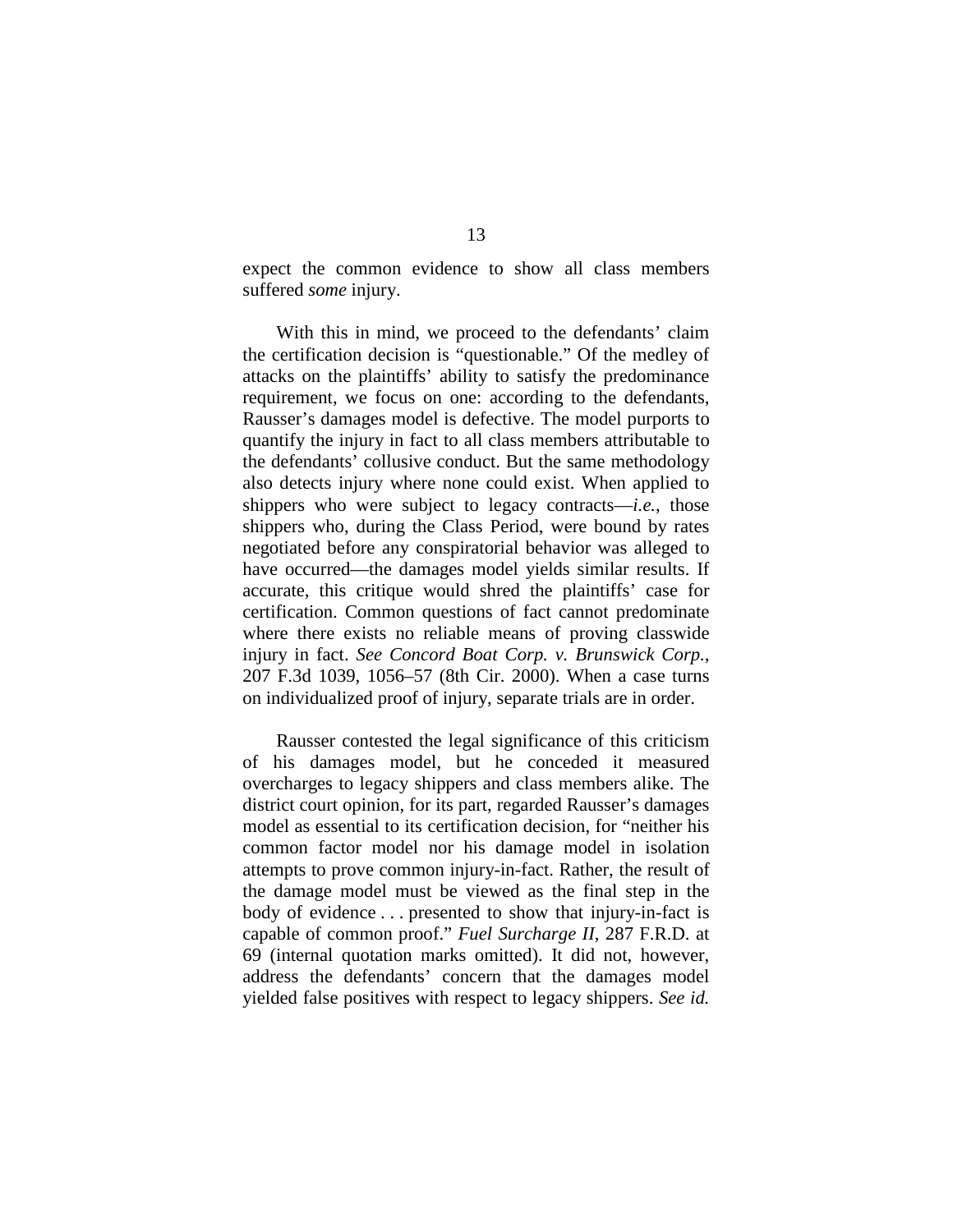at 66–70. Together, Rausser's concession and the district court's silence are sufficient to render the certification decision questionable under the death-knell rationale for interlocutory review—particularly when combined with *Comcast Corp. v. Behrend*, 133 S. Ct. 1426 (2013), which clarified the law of class actions after the district court certified the class.

C

After the district court's decision to certify—after the parties even submitted their briefing in this appeal—the Supreme Court decided *Comcast Corp. v. Behrend*, whose analysis informs the case before us. *Behrend* also involved certification of an antitrust class action under Rule 23(b)(3) based on regression modeling. *See* 133 S. Ct. at 1430–31. The plaintiffs in *Behrend* had proposed four theories of antitrust impact, all but one of which the district court rejected. *See id.* at 1431. The plaintiffs' sole ground, however, for asserting that damages could be calculated on a classwide basis was a model that assumed the validity of all four theories. *See id.* Not good enough. Predicating class certification on a model divorced from the plaintiffs' theory of liability, the Court held, indicates a failure to conduct the rigorous analysis demanded by Rule 23. *See id.* at 1433. Without some alternative model to turn to, predominance could not be shown: "Questions of individual damage calculations will inevitably overwhelm questions common to the class." *Id.* Rejected was the view of the Court of Appeals that "attacks on the merits of the methodology . . . have no place in the class certification inquiry." *Behrend v. Comcast Corp.*, 655 F.3d 182, 207 (3d Cir. 2011).

As we see it, *Behrend* sharpens the defendants' critique of the damages model as prone to false positives. It is now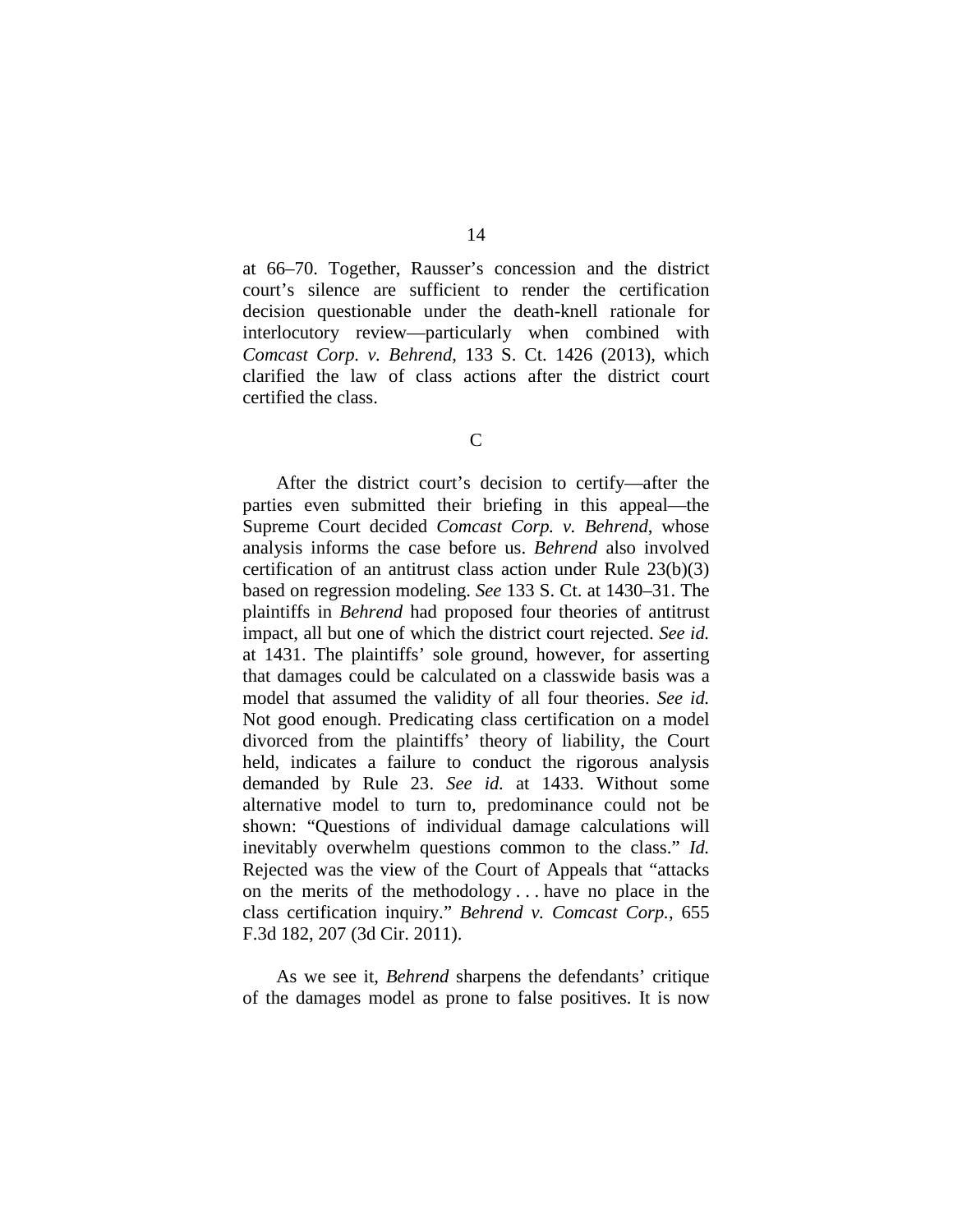indisputably the role of the district court to scrutinize the evidence before granting certification, even when doing so "requires inquiry into the merits of the claim." 133 S. Ct. at 1433. If the damages model cannot withstand this scrutiny then, that is not just a merits issue. Rausser's models are essential to the plaintiffs' claim they can offer common evidence of classwide injury. *See Fuel Surcharge II*, 287 F.R.D. at 66. No damages model, no predominance, no class certification.

Recall that we may assume jurisdiction even when a certification decision does not fit neatly within one of the three categories calling for interlocutory appeal. "Special circumstances" might also prompt immediate review. *In re Lorazepam*, 289 F.3d at 106. While our case law has not identified what makes a circumstance special, we believe the present case fits the bill. Intervening Supreme Court decisions with significant bearing on a certification decision are not an everyday occurrence, and the district court here did not have the benefit of *Behrend*'s wisdom when making its certification decision. And if that is not enough to justify interlocutory appeal as a special circumstance, the added weight of a certification order already on the cusp of satisfying the death-knell standard tips the scales in favor of review.

Lest our decision be misunderstood, we reiterate our view that "interlocutory appeals are generally disfavored as disruptive, time-consuming, and expensive" for both the parties and the courts. *In re Lorazepam*, 289 F.3d at 103 (internal quotation marks omitted). But this is not the ordinary case. In light of *Behrend*, the pressure to settle posed by the threat to the defendants' market capitalization, and the identified defect in the damages model, we grant the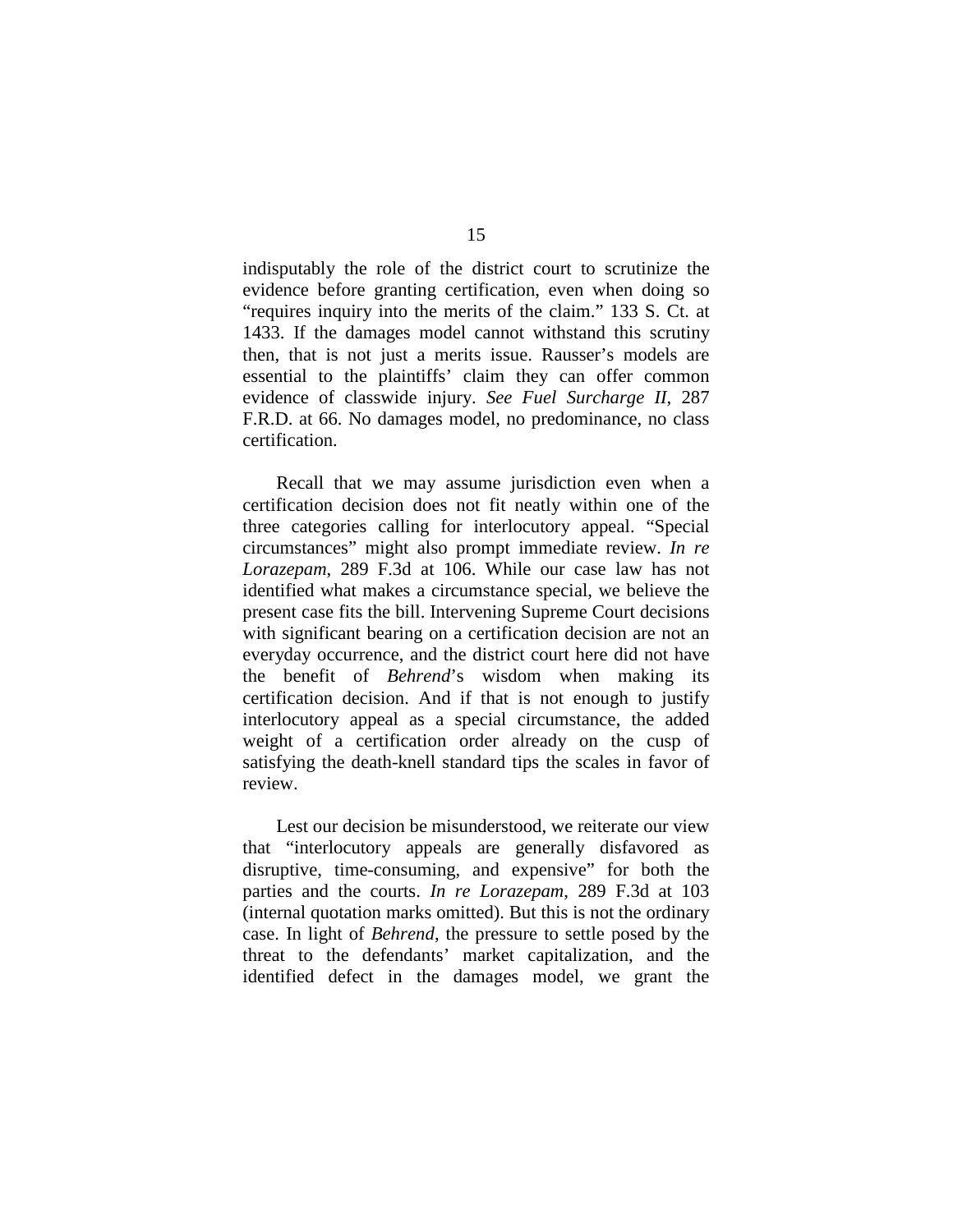defendants interlocutory review under Rule 23(f) because this qualifies as even more than a death-knell situation.

## III

Now to the merits. We have already laid out the damages model's propensity toward false positives. The plaintiffs nevertheless make several attempts at saving the model—and with it, the certification decision. They first argue that "shipments under these pre-Class Period contracts are not even part of the Class, and the relevant issue is whether Class members paid higher all-in rates following Defendants' aggressive imposition of new fuel surcharges." Resp'ts' Br. 65–66. The plaintiffs are right that the defendants' critique does not disprove the damages model's claim of classwide overcharges as a matter of logical necessity; absence of evidence is not evidence of absence.<sup>6</sup> But they misapprehend their burden. It is not enough to submit a questionable model whose unsubstantiated claims cannot be refuted through *a priori* analysis. Otherwise, "at the class-certification stage *any* method of measurement is acceptable so long as it can be applied classwide, no matter how arbitrary the measurements may be." *Behrend*, 133 S. Ct. at 1433. As things stand, we have no way of knowing the overcharges the damages model calculates for class members is any more accurate than the obviously false estimates it produces for legacy shippers.

The plaintiffs next suggest the defendants' price-fixing conspiracy predates the start of the Class Period, meaning antitrust violations may also have tainted even legacy contracts. But the plaintiffs failed to adduce specific evidence

<sup>&</sup>lt;sup>6</sup> Or, more formally, "'P ⊃ Q' does not mean '¬P ⊃ ¬Q.'" *New Eng. Power Generators Ass'n v. FERC*, 707 F.3d 364, 370 n.3 (D.C. Cir. 2013).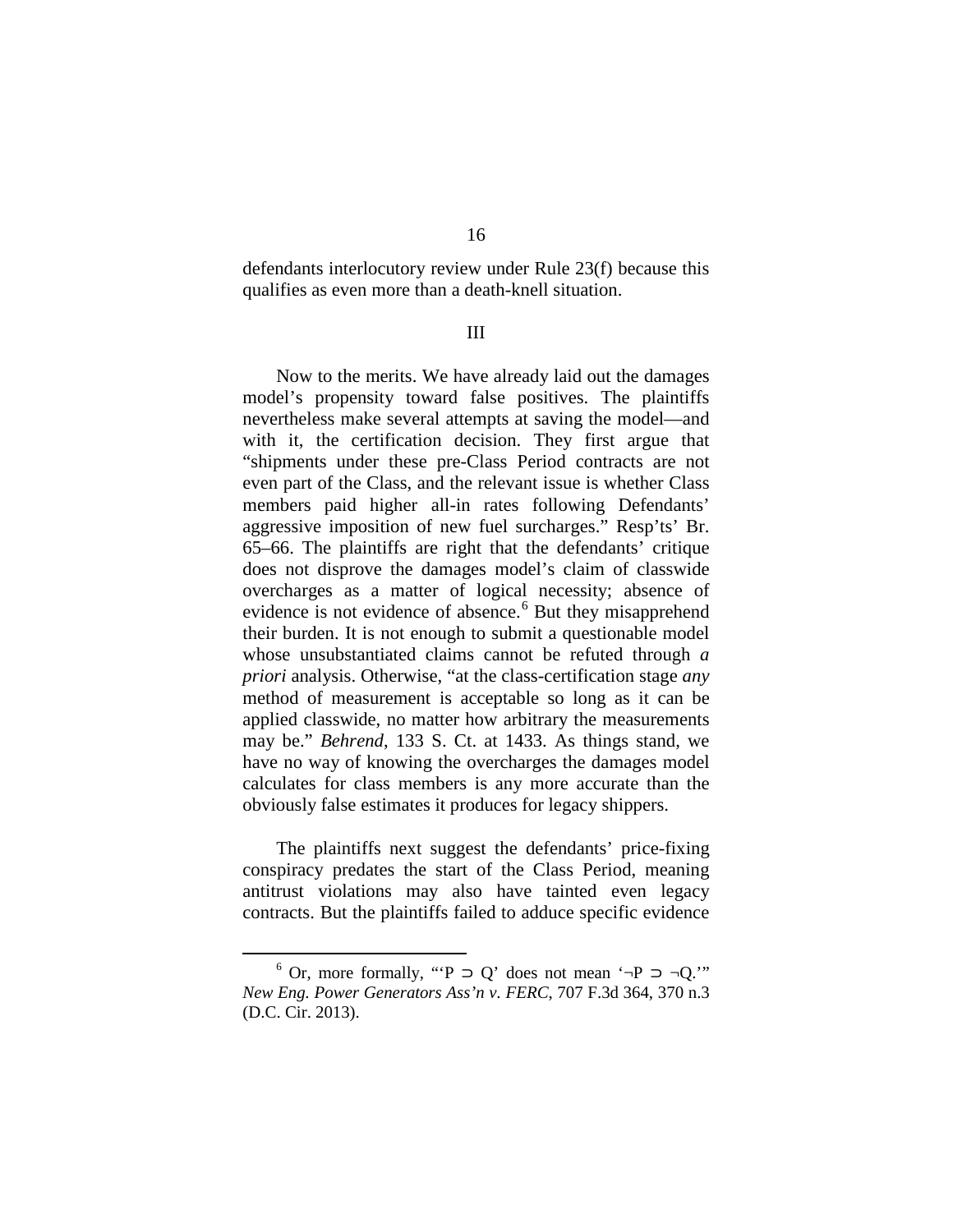of this possibility—say, by rerunning both models from an earlier start date. The claim also runs directly counter to the district court's factual finding that "the fuel surcharge programs applied before the class period were nothing like the widespread and uniform application of standardized fuel surcharges during the class period" because "[b]efore the alleged conspiracy, defendants' differentiated fuel surcharges were subject to competition and negotiation with shippers, were less aggressive, and were applied only sporadically." *Fuel Surcharge II*, 287 F.R.D. at 48. This was, after all, the crux of the plaintiffs' own evidence of collusion—that there was a "structural break" at the start of the Class Period in the relationship between total shipping rates and fuel prices. *Id.* at 69.

Finally, the plaintiffs also place great emphasis on the standard of review, contending that the district court's endorsement of Rausser's models was a finding of fact we may only review for clear error. But there is no factual finding to which we could defer. As we already explained, the district court never grappled with the argument concerning legacy shippers. That the district court deemed the damages model workable in the face of *different* challenges is irrelevant. And, in any event, "while the data contained within an econometric model may well be 'questions of fact' in the relevant sense, what those data prove is no more a question of fact than what our opinions hold." *Behrend*, 133 S. Ct. at 1433 n.5.

Before *Behrend*, the case law was far more accommodating to class certification under Rule 23(b)(3). Though *Behrend* was grounded in what the Court deemed "an unremarkable premise," *id.* at 1433, courts had not treated the principle as intuitive in the past. In determining Rausser's two models are "'plausible,'" the district court understandably relied on these precedents—including the very decision the